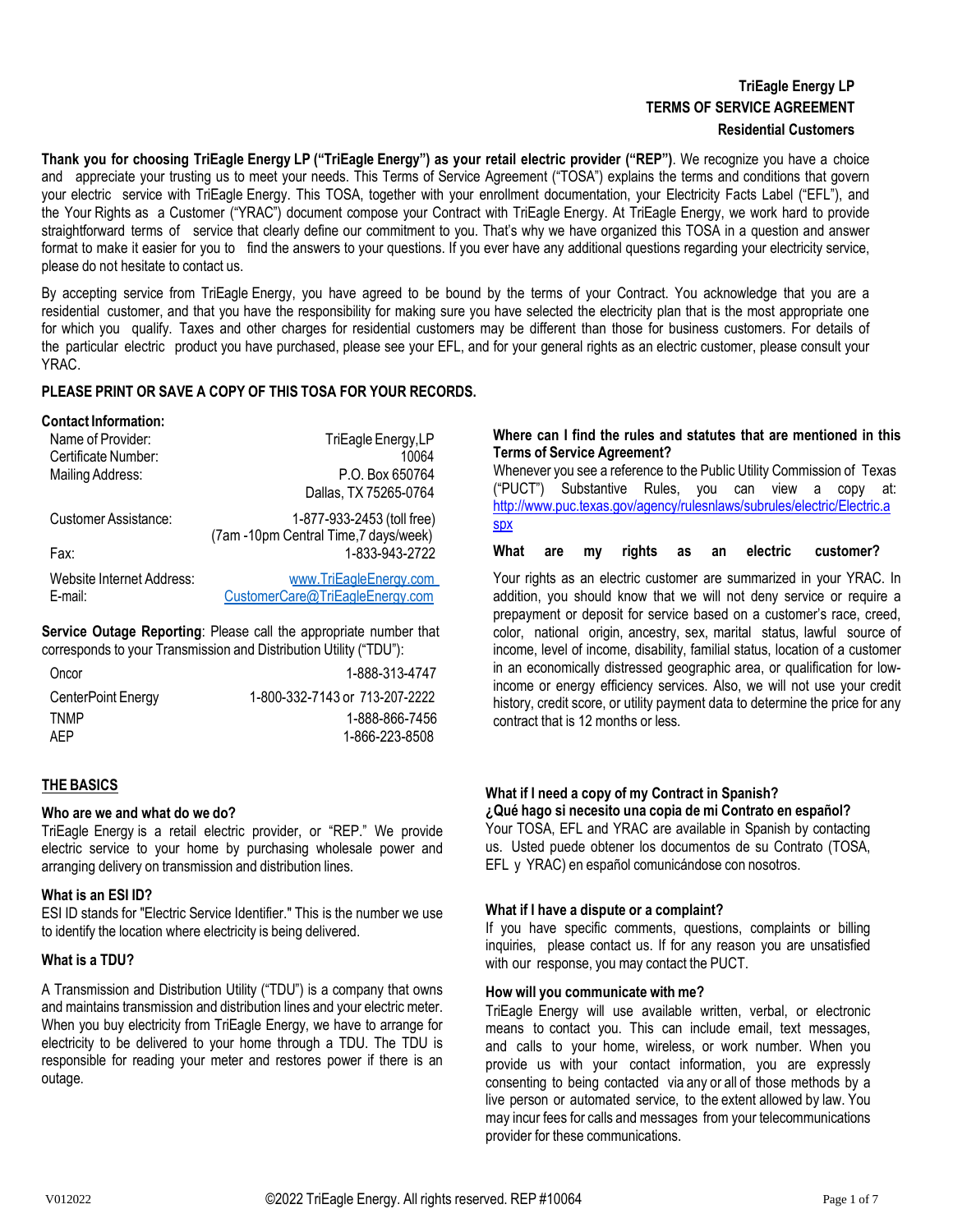# **PRODUCT TYPES**

# **What type of electricity plan do I have?**

The PUCT requires classification of your electricity plan into one of three categories – fixed rate, indexed, and variable price. To find out what specific type of electricity plan you have, check your EFL. Please note that only those parts of this "Product Types" section that describe your specific product type will apply to your Contract.

# **1) Fixed Rate Products**

*Term and Pricing* **–** Fixed rate products have a contract term of at least three months. The price of a fixed rate product may only change during a contract term to reflect actual changes in TDU charges; changes to the Electric Reliability Council of Texas ("ERCOT") or Texas Regional Entity ("TRE") administrative fees charged to loads; or changes resulting from federal, state or local laws that impose new or modified fees or costs on REPs, including TriEagle Energy, that are beyond our control. Price changes resulting from these limited circumstances do not require us to provide you with advance notice; however, each bill issued for your remaining contract term will notify you that a price change has been made.

*Changes to Contract Provisions* – Non-price related changes to the provisions of fixed rate products can be made by providing you with advance notice, with the exception that we cannot change the length of your contract term. We will notify you at least 14 days before the change is applied to your bill or otherwise takes effect. If you do not cancel your Contract before the effective date of the change, the change will become effective on the date stated in your notice. Notice is not required for a change that benefits you.

**2) Indexed Products –** Indexed products come in two forms: term and month-to-month.

# **Term Indexed Products**

*Term and Pricing* – Term indexed products have a contract term of at least three months and a price that changes according to a pre- defined pricing formula that is based on publicly available indices or information. The price for term indexed products may also change without advance notice to reflect actual changes in TDU charges; changes to the ERCOT or TRE administrative fees charged to loads; or changes resulting from federal, state or local laws or regulatory actions that impose new or modified fees or costs on TriEagle Energy that are beyond our control.

*Changes to Contract Provisions* – We can make non-price related changes to the provisions of your Contract by providing you with advance notice, with the exception that we cannot change the length of your contract term. We will notify you at least 14 days before the change is applied to your bill or otherwise takes effect. If you do not cancel your Contract before the effective date of the change, the change will become effective on the date stated in your notice. Notice is not required for a change that benefits you.

# **Month-to-Month Indexed Products**

*Term and Pricing –* Month-to-month indexed products have a contract term of 31 days or less and a price that varies according to a predefined pricing formula that is based on publicly available indices or information. The price for month-to-month indexed products may also change without advance notice to reflect actual changes in TDU charges; changes to the ERCOT or TRE administrative fees charged to loads; or changes resulting from federal, state or local laws or regulatory actions that impose new or modified fees or costs on TriEagle Energy that are beyond our control.

*Changes to Contract Provisions –* We can change non-price related provisions of your Contract and the pricing formula by providing you with advance notice, with the exception that we cannot change the length of your contract term. We will notify you at least 14 days before the change is applied to your bill or otherwise takes effect. If you do not cancel your Contract before the effective date of the change, the change will become effective on the date stated in your notice. Notice is not required for a change that benefits you.

# **3) Variable Price Products**

*Term and Pricing* – Variable price products can only have a contract term of 31 days or less. After the first billing cycle, the price may vary without advance notice according to a method determined by the provider in its sole discretion. Before the first billing cycle, the price can change without advance notice only to reflect actual changes in TDU charges; changes to the ERCOT or TRE administrative fees charged to loads; or changes resulting from federal, state, or local laws or regulatory actions that impose new or modified fees or costs on TriEagle Energy that are beyond our control.

Changes to Contract Provisions – We can change non-price related provisions of your Contract by providing you with advance notice. We will notify you at least 14 days before the change is applied to your bill or otherwise takes effect. If you do not cancel your Contract before the effective date of the change, the change will become effective on the date stated in your notice. Notice is not required for a change that benefits you.

# **CONTRACT EXPIRATION NOTICE**

If you are on a Fixed Rate Product we will send you three contract expiration notices evenly distributed, to the extent practicable, during the last third of the contract period. If you are on a Fixed Rate Product that has a contract term of greater than four months, we will send your final written notice at least 30 days in advance of contract expiration. If you are on a Fixed Rate Product that has a contract term of four months or fewer, we will send your final written notice at least 15 days in advance of contract expiration. If you are on a term product other than a Fixed Rate Product, we will send you a contract expiration notice between 30 to 60 days in advance of contract expiration. You do not need to take any action in response to the contract expiration notice in order to continue to receive service, which will be provided under a TriEagle Energy default month- to-month renewal product under these same terms of service. The contract expiration notice will let you know what you need to do if you want to renew your service to another term or change your service plan. The EFL for your month-to-month default renewal product, which will describe its pricing terms, will be included with your final contract expiration notice.

# **PRICING AND FEES**

# **How do I find out what my price is?**

Your EFL will provide you examples of the average prices per kWh for your product based on different usage levels. The average prices disclosed on your EFL include recurring charges, which are charges that we expect to bill you on a regular basis. These prices do not include taxes, reimbursement for gross receipts taxes, municipal administrative fees, TDU non-recurring fees, and other non-recurring fees that TriEagle Energy may charge, if applicable, or separate fees for products or services other than electric service that may appear on your bill if you purchase them.

You agree to pay the price as defined in the Contract and all amounts shown on your bill that are charged by TriEagle Energy consistent with this Contract. By paying your bill you agree that the bill reflects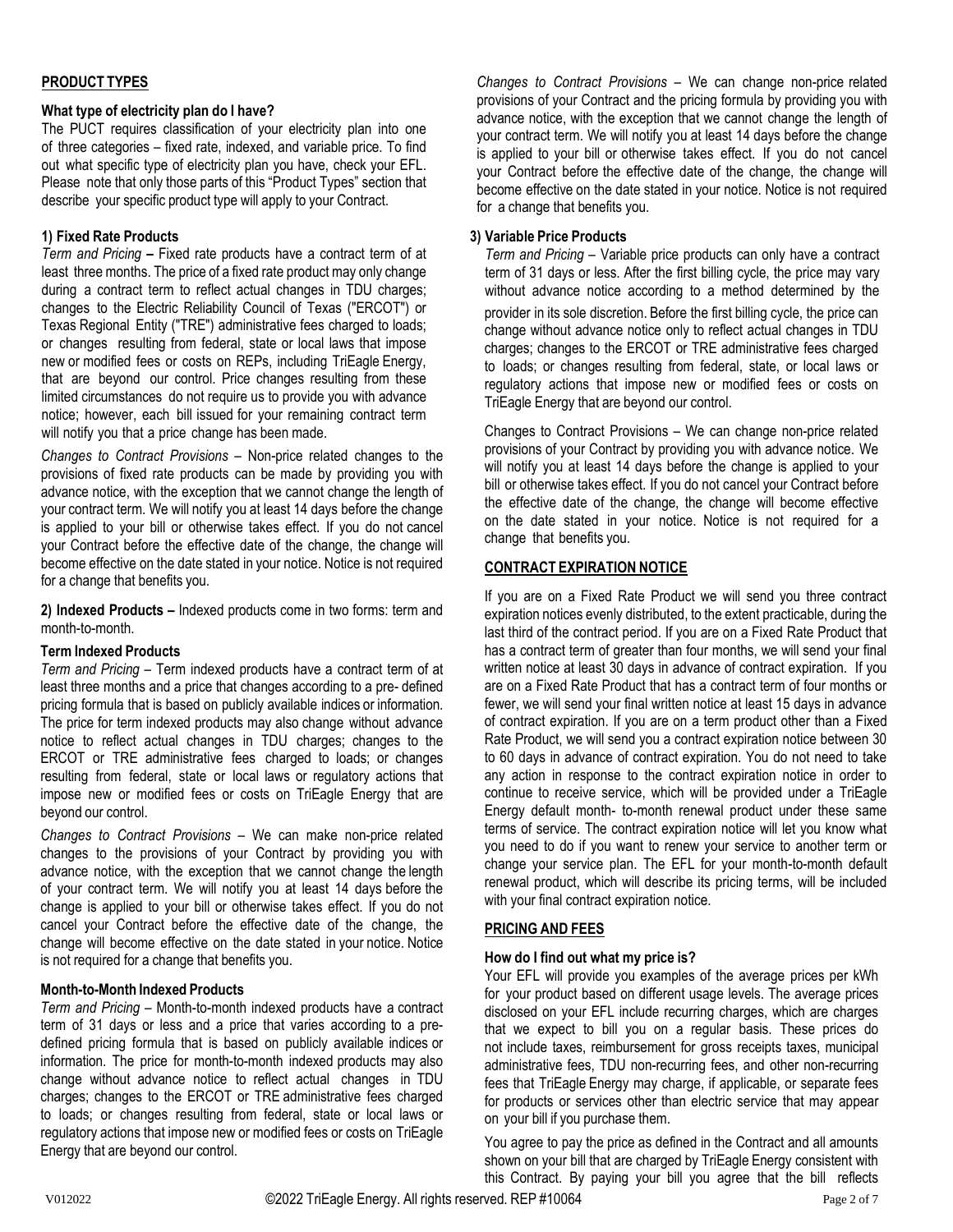proper charges for our services.

# **What are TDU non-recurring fees?**

These are fees that you must pay that originate from your local TDU and either are expected to appear on your bill less than 3 billing periods a year or apply only to certain customers. These fees usually result when you ask that a certain service be performed, such as a meter reading outside your normal read cycle or a meter test fee. Other examples include: a new service initiation fee, connection fee, disconnection fee, and reconnection fee. These fees are not included in the average price per kWh shown on your EFL but are instead shown separately on your bill. The specific price for each TDU fee will vary depending on the TDU that serves your particular ESI ID.

### **What non-recurring fees, other than TDU fees, can I be charged?**

You may also be charged fees for services that TriEagle Energy provides. These fees will be listed separately on your bill and are described below.

• Agent Assist Fee – We may charge up to a \$3.95 fee when you use a TriEagle Energy customer care representative to help you make a payment by credit card, debit card or electronic check. To avoid this fee, you can use our automated phone service, pay online through TriEagle Energy My Account, send your payment in the mail, or pay at an authorized payment location.

• Late Payment Penalty - For late payments or past due or delinquent balances, we may charge a one-time penalty of 5% of the past due balance.

• Insufficient Funds Fee – We may charge a fee up to \$30 for each payment that is not processed due to insufficient funds or other type of bank return or payment rejection.

• Document Processing Fee - We may charge a \$2 fee for each request for additional bill copies, payment reference letters or summary billing. To avoid this fee, youmay be able to access your usage and billing history on our website.

• Disconnect Notice Fee – We may charge a fee up to \$20 for the issuance of each disconnect notice to you.

• Disconnect Fee – We may charge a fee up to \$20 for the issuance of a disconnect order to your TDU.

Reconnect Fee - We may charge a fee up to \$30 for the issuance of a reconnect order to your TDU.

• Early Cancellation Fee – We may charge a fee for early cancellation of your Contract; check your EFL for more information.

Serial Payment Fee - If you make more than five payments in a month, we may charge up to \$4.95 for the sixth payment in the month and for each successive payment in that same month.

• Other Fees – If additional fees apply to your product, they will be described in your EFL.

# **Will my bill include fees for other products or services?**

If you are separately purchasing other products or services from us or third parties in addition to retail electric service (such as, for example, energy-efficiency products), you agree that charges or fees for those products or services, which may be recurring or nonrecurring, may appear on your TriEagle Energy bill, where they will be listed separately from your electric service fees. The terms, conditions and pricing applicable to such products or services, including any applicable early cancellation fees, can be found in the separate agreement you receive when you sign up for them. We will apply bill payments we receive from you first to the amount you owe for electric service.

# **DEPOSITS**

### **Do I need to pay a deposit?**

If you are a new customer applying for service with TriEagle Energy, you will not be required to pay a deposit if: (1) you submit a payment history letter from your previous REP confirming you are not currently delinquent in payment and during your last 12 consecutive months of service you were not late in paying a bill more than once;

(2) you have a satisfactory credit rating; (3) you are 65 years of age or older and are not currently delinquent in paying an electric account; (4) you submit a letter developed by the Texas Council on Family Violence with a prescribed determination that you have been a victim of family violence; (5) you submit proof that you are medically indigent; or (6) you submit documentation establishing that you qualify for an active military waiver. Please contact us for further information if you believe you may be exempt from paying a deposit under one of these exceptions.

If you are an existing TriEagle Energy customer and do not have a deposit with us, you may only be required to pay an initial deposit if you have been late paying your bill more than once during the last 12 months or your service has been disconnected for nonpayment during the last 12 months.

### **Is it possible that I may have to pay an additional deposit?**

If you are an existing customer, we may require you to pay an additional deposit if (i) your average use of electricity over the last year was at least twice as much as our original estimate, and (ii) we have issued you a termination or disconnection notice or have disconnected your account in the last 12 months.

# **If I have to pay a deposit, how much could it be?**

The amount of your deposit will not be more than the greater of: (1) one-fifth of the total amount we expect to bill you for a year of service; or (2) the amount we expect to bill you for the next two months. After you have been our customer for a year, you can ask us to recalculate the amount of your deposit based on your actual usage.

# **Will my deposit earn interest?**

If we hold your deposit for more than 30 days, your deposit will accrue interest at an annual rate established by the PUCT. We will credit any accrued interest to your bill each January or at the time the deposit is credited to your account.

# **What if I still owe TriEagle Energy money from a prior Contract?**

If you are a returning customer who owes TriEagle Energy any past due amounts, we may require you to either pay these past due amounts in addition to any required deposit before we will be able to accept you for service or to transfer the past due amount to your current account, which will be shown separately on your bill.

# **What happens if I do not pay my deposit?**

We may disconnect your service, or decline to connect your service if it has not yet been connected, and terminate your Contract if you do not pay your deposit as requested. If we intend to disconnect you for not paying a deposit, we will provide you with prior written notice of disconnection, which may be combined with or sent at the same time as a written request for a deposit.

### **Will I get my deposit back?**

After you have paid your electric bills in full for 12 consecutive months with no late payments, we will refund your deposit and any accrued interest through a bill credit (or cancel your Guarantee Agreement, if applicable). Also, if you close your account with TriEagle Energy, we will refund your deposit and any accrued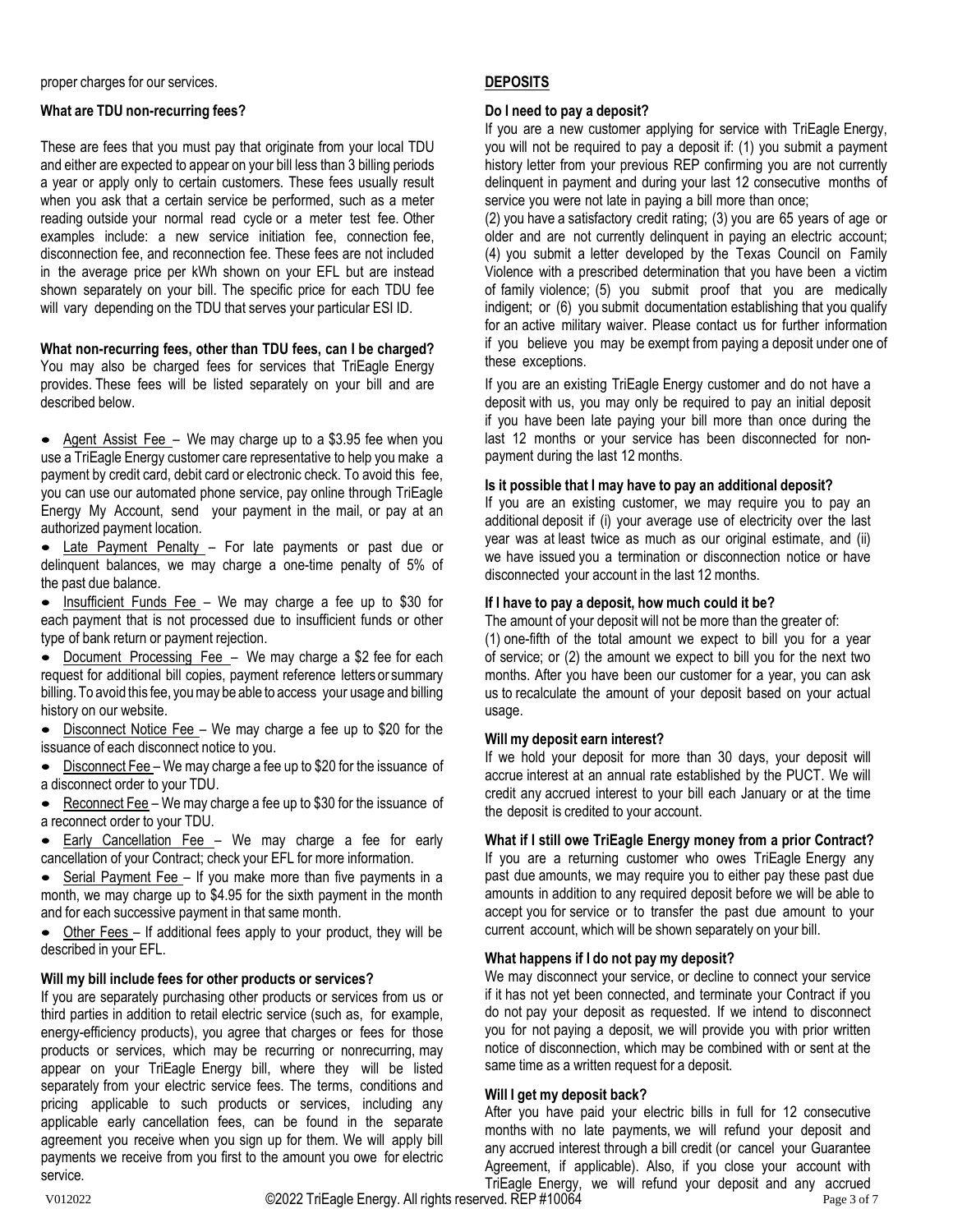interest, after deducting any outstanding balance you owe for electric service.

### **BILLING AND PAYMENT**

### **How often will I receive a bill?**

We will bill you monthly, unless service is provided for a period of less than one month or you and TriEagle Energy agree to an alternative billing arrangement that provides for less frequent bills. We will issue a bill within 30 days of when the TDU provides us with your usage information, unless it takes us longer than 30 days to validate this information.

### **Will my bill be based on my actual usage?**

Usually, yes. However, if the TDU or ERCOT does not provide us with your meter readings on a timely basis, we may have to bill you based on an estimate of your usage, in which case your bill will disclose that we have used an estimate. Once actual meter readings are received, we will make adjustments on a subsequent bill.

# **What if I owe TriEagle Energy money from a different account?**

If we determine that you are responsible for an outstanding balance or credit from a previous TriEagle Energy residential account, that balance or credit will be transferred to your current account and will be shown separately on your bill.

### **Will I be charged for copies of my bill?**

You are entitled to receive a bill each month without charge. Once per year you may request historical billing records for the prior 24 months without charge, however, you may be assessed a \$2 processing fee for each additional request.

#### **Can I receive bills electronically?**

Yes. If you would prefer to receive your bills online, please visit our website and log into TriEagle Energy MyAccount feature.

#### **When is my bill due?**

Your bill will state the due date, which will be no earlier than 16 calendar days after the date your bill was issued. We must receive your payment by the due date, so please allow sufficient time for receipt.

#### **What happens if I fail to pay my bill on time?**

If we do not receive your payment by the due date, we may charge you a late fee. Receipt of payment will not occur if your method of payment becomes invalid (e.g., your check is returned or your credit card payment is not processed by your credit card company). We may also disconnect your service after providing you with proper notice. We may report information about your account to credit bureaus. Late payments,missed payments, or other defaults on your account may be reflected in your credit report and may negatively impact your credit score. Also, if we do not receive your payment by the due date or if you do not make acceptable payment arrangements, we may use debt collection agencies or other remedies allowed by law to collect the amount owed, including reasonable fees and expenses (including attorney fees) that we incur in the collection process. By providing telephone numbers, including wireless and work numbers, to TriEagle Energy, you are expressly consenting to being contacted on those numbers for any purpose related to your account, including debtcollection, by a live person or automated service. We will not disconnect your electric service for amounts you owe for other products or services you have purchased from us that are in addition to your electric service.

# **DISPUTES ABOUT CREDIT INFORMATION, DEBTS, AND PAYMENTS WITH CONDITIONS:**

**ALL COMMUNICATIONS CONCERNING DISPUTES ABOUT THE ACCURACY OF ANY INFORMATION CONTAINED IN A CONSUMER CREDIT REPORT REGARDING AN ACCOUNT OR OTHER RELATIONSHIP WE HAVE OR HAD WITH YOU MUST BE SENT TO US AT: PO BOX 666565 DALLAS, TX 75266-6565. ALL COMMUNICATIONS CONCERNING DISPUTED DEBTS OR OTHERWISE SENT WITH OR ON A PAYMENT THAT ATTEMPT TO IMPOSE A CONDITION ON TRIEAGLE ENERGY FOR ACCEPTING THE PAYMENT, INCLUDING BUT NOT LIMITED TO PARTIAL PAYMENTS TENDERED AS FULL SATISFACTION OF A DEBT, MUST BE SENT TO US AT THE FOLLOWING ADDRESS: PO BOX 650764 DALLAS, TX 75265-0724. PAYMENTS ARE PROCESSED BY AUTOMATED SYSTEMS IN THE ORDINARY COURSE OF BUSINESS UNLESS SENT TO THE ADDRESSES SPECIFIED ABOVE.**

# **PAYMENTOPTIONS**

### **What are my options for paying my bill?**

We have several convenient payment options that may be available to you:

• TriEagle Energy Budget Billing – for a limited time we will offer a Budget Billing Payment Plan to any customer whose account has no outstanding balance, regardless of credit history. The Budget Billing Payment Plan will allow you to pay about the same for your services each month. The monthly average billing amount will be based either on (i) the previous 12 months of usage history at your current location; or (ii) our estimated annual usage for the location if a full twelve (12) month history is unavailable. After 12 months on the Budget Billing Payment Plan, we will review your account for an annual true-up to see whether there is an over-billing or under-billing situation. We will then (i) credit your account for any over-billed amount; (ii) bill your account for any under-billed amount, which must be paid back over the next 12-month period; and/or (iii) recalculate your next 12 months payments under this plan based on any underbilling or over-billing. The Budget Billing Payment Plan will eventually be phased out and replaced with TriEagle Energy Average Billing, as described below. If you are on a Budget Billing Payment Plan at the time we move to Average Billing, you will be moved to an Average Billing plan, and we will notify you of this move on your next month's billing statement. You will have the option to terminate Average Billing and return to regular billing.

• TriEagle Energy Average Billing *–* TriEagle Energy Budget Billing will be phased out and at that time we will offer TriEagle Energy Average Billing. With TriEagle Energy Average Billing you can smooth out the seasonal highs and lows of your electricity bills. Under this option, your bill each month will be based on the average of your bills over your most recent 12 months of billing (or a shorter period of time if you have not been with us for a year). This average may be adjusted by up to 10% of the cumulative balance between the total amount you would have owed in any given month if you were not on this plan and the total amount you have paid on the Average Billing plan. If you terminate your Contract with TriEagle Energy or you decide to stop being billed on the Average Billing plan, we will charge or credit you with this cumulative balance. While your monthly bill may still change based on your electric usage and electric service product, this plan allows you to enjoy a more predictable monthly bill amount.

Customers who are not currently delinquent in payment or who meet certain other criteria will qualify for Budget/Average Billing. Please note that if you are delinquent in payment when you begin TriEagle Energy Budget/Average Billing, or if certain other conditions apply, a

V012022 CONSERVED Energy. All rights reserved. REP #10064 Page 4 of 7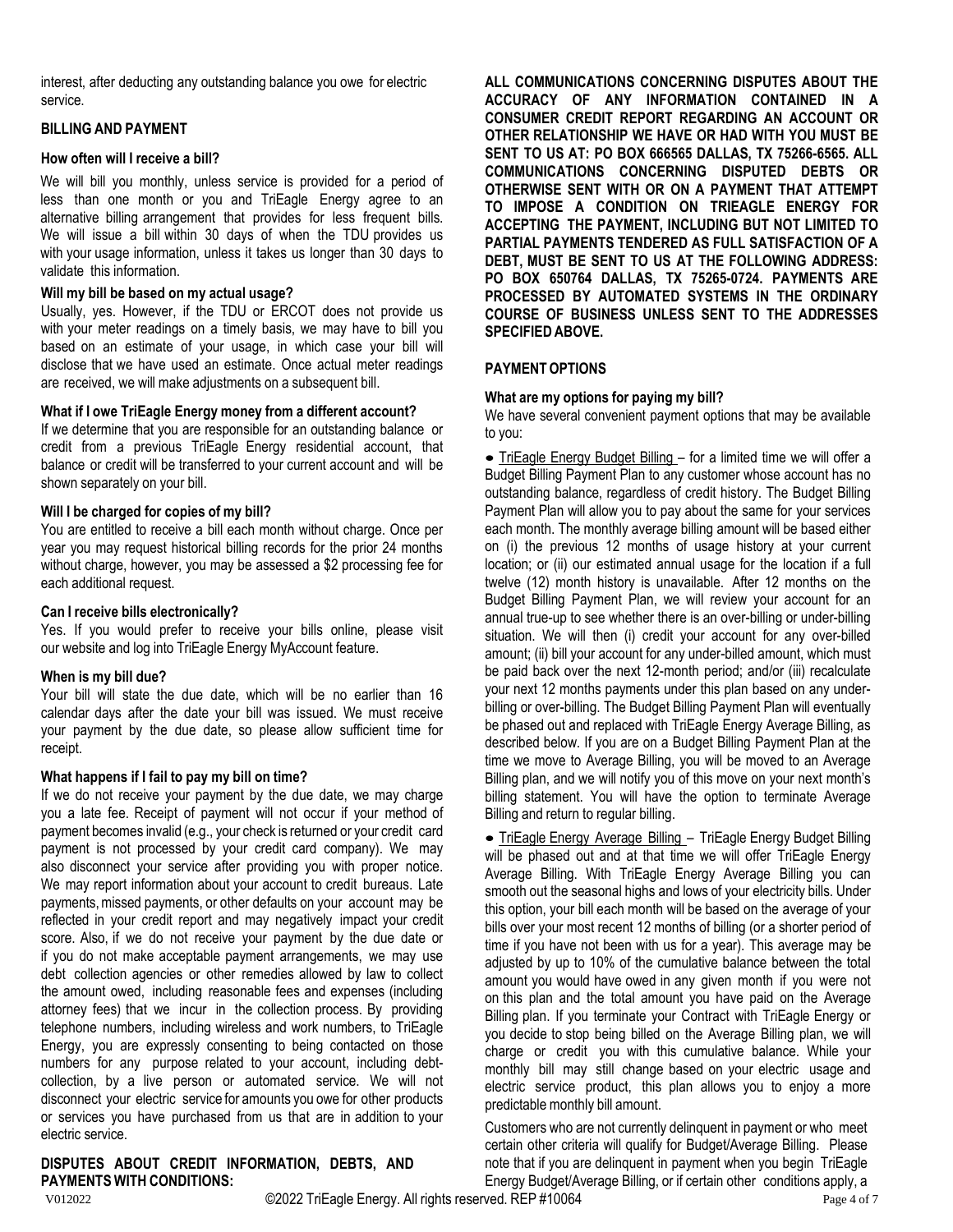switch-hold may be applied to your account until your deferred balance and past due amount is paid and processed. Additionally, if you are delinquent in payment when you begin Budget/Average Billing, you may be required to pay up to 50% of the delinquent amount, with the remaining delinquent amount to be paid in at least 5 installments, or at TriEagle Energy's option the remaining delinquent amount may be included in the calculation of the TriEagle Energy Budget/Average Billing amount.

TriEagle Energy Group Billing – Even if you have electric service at multiple locations, upon request, we can provide you with a single bill so long as you provide a single billing address.

• TriEagle Energy Recurring Pay – With our recurring bank draft or credit card payment program you can choose the convenience of having us directly debit your bank account or credit card each month for amounts owed.

• TriEagle Energy One-Time Payment - You can choose to pay your bill by credit card, debit card or electronic check for no additional charge by calling our automated telephone service or by visiting our website.

• Third-Party Bill Payment Centers - Select authorized bill payment centers allow you to pay your TriEagle Energy balance in person by cash, check or money order. Please visit our website to find nearby authorized payment center locations. Payment centers may charge a fee for payment processing. Please be aware that paying at an unauthorized payment location may take 5-7 business days or longer for TriEagle Energy to receive your payment.

# **PAYMENTASSISTANCE**

#### **What if I need more time to pay my bill?**

Call us right away and let us know because you may qualify for a payment arrangement that allows you to pay your bill after the due date or a deferred payment plan that allows you to spread your outstanding balance over several months.

# **What if I need help paying my bill?**

The TriEagle Energy Aid program is available to customers who have severe financial hardships and temporarily may be unable to pay their bills. This program is funded in part by contributions from TriEagle Energy and our employees and customers. You may contribute to this program on your bill each month. If you are in need of bill payment assistance, please call 211 or visit 211texas.org or contact your local health and human services department or the Texas Department of Housing and Community Affairs.

# **TERMINATION**

### **I am on a month-to-month product, what happens if I terminate my Contract?**

You can contact TriEagle Energy to terminate a month-to-month Contract and choose another TriEagle Energy product or another REP without having to pay an early cancellation fee.

### **I am on a product with a term longer than 31 days, what happens if I terminate my Contract before it expires?**

V012022 **Example 20022 TriEagle Energy. All rights reserved. REP #10064** Page 5 of 7 Generally, you will be charged an early cancellation fee. However, you can contact TriEagle Energy to terminate your Contract, without penalty, if: (1) you move to another location and provide us with evidence of your move and a forwarding address; (2) we notify you of a change to the terms and conditions of your Contract and you terminate within 14 days from the date the notice is sent; or (3) you

terminate your Contract within 14 days of its expiration date.

#### **How much is the early cancellation fee?**

The amount of the early cancellation fee applicable to your Contract is shown in the "Disclosure Chart" on your EFL.

### **Can TriEagle Energy terminate my Contract?**

We may terminate your Contract, after providing proper notice, if your electric service is disconnected. In this event, you may apply to reenroll for electric service on another product or you may contact another REP to reestablish your electric service. However, please note that if we terminate your Contract after a disconnection, we may charge you an early cancellation fee consistent with your EFL.

### **If my Contract is terminated, will I still have to pay you?**

Yes. Termination of your Contract does not excuse you from paying any outstanding amounts. If either you or TriEagle Energy terminates your Contract, all amounts owed by you to TriEagle Energy, including early cancellation fees if applicable, shall become immediately due and payable. Your obligations to TriEagle Energy will continue until you have paid all amounts due.

### **DISCONNECTION**

#### **Under what circumstances can you disconnect my service?**

# **WE MAY REQUEST DISCONNECTION OF YOUR ELECTRIC SERVICE IF WE DO NOT RECEIVE YOUR DEPOSIT OR BILL PAYMENT IN FULL PRIOR TO THE DISCONNECTION DATE ON THE DISCONNECT NOTICE OR IF YOU DO NOT FULFILL THE TERMS OF YOUR DEFERRED PAYMENT PLAN.**

Disconnection will also occur if your method of payment to avoid disconnection becomes invalid (e.g., your check is returned or your credit card payment is not processed by your credit card company) and is not corrected such that we have received actual payment of the Total Amount Due identified in the disconnect notice prior to the disconnection date. We will notify you in writing at least 10 calendar days before we disconnect electric service. We may request immediate disconnection of your electric service without prior notice under specific situations, including the existence of a dangerous condition at your service address or evidence of theft of service.

We will not disconnect your electric service for amounts you owe for other products or services you have purchased from us that are in addition to your electric service.

### **Do I still have to pay if my service is disconnected?**

Yes. If your service is disconnected, you will be required to pay us any past due amounts, as well as any required deposit and fees before we will reconnect your service.

### **What if I have a medical condition that requires my service to remain connected?**

If you or a person permanently residing in your home require an electric-powered medical device to sustain life, or have a serious medical condition that requires such a device or electric heating or cooling to prevent the impairment of a major life function, you may meet the criteria of a critical care or chronic condition residential customer, qualifying you and any designated emergency contact to be notified by the TDU before they interrupt or suspend your electric service. The TDU determines whether you are eligible for these designations. Upon request, we will provide you with the PUCT's standardized Application for Chronic Condition or Critical Care Residential Customer Status, which your physician must complete and return to the TDU. The critical care designation is effective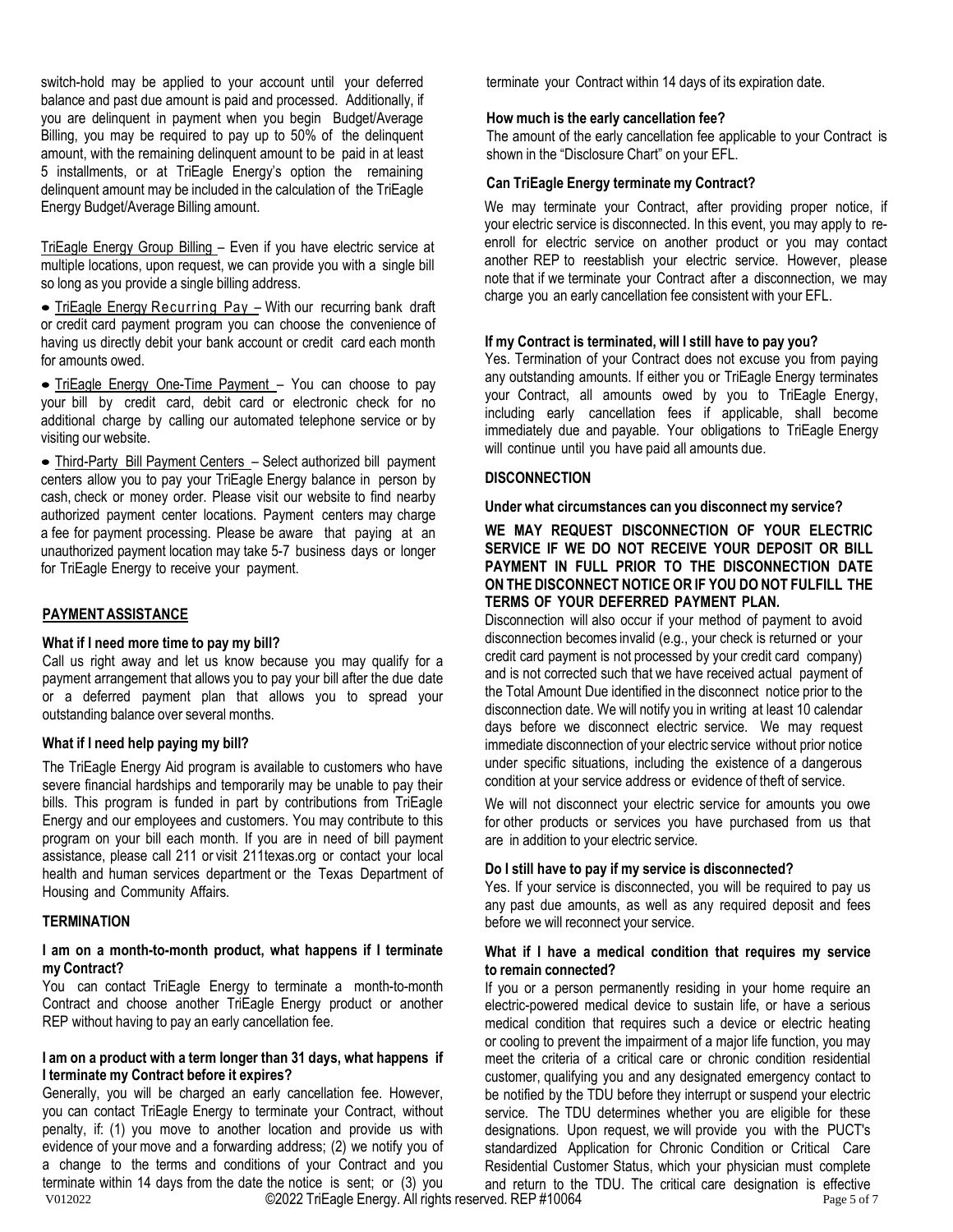for two years. The chronic condition designation is generally effective for 90 days but can be valid for up to one year in certain circumstances. Qualification as a critical care or chronic condition residential customer does not relieve you of your obligation to pay for electric service that you receive from us.

### **GENERAL**

#### **RIGHT OF RESCISSION:**

**If you are switching to TriEagle Energy from another REP, you have the right to rescind your Contract without fees or penalties of any kind by contacting us before midnight of the**

**3 rd federal business day after the date you first receive your TOSA. You may rescind this switch by calling 1-877-933-2453 (toll free) or emailing [CustomerCare@TriEagleEnergy.com.](mailto:CustomerCare@TriEagleEnergy.com) Please provide your name, address, phone number, ESI ID or account number, and a statement that you are rescinding your Contract under the 3-day right of rescission period.**

# **SWITCH-HOLD:**

A switch-hold may be applied to your ESI ID if you enter into certain payment arrangements. Additionally, your TDU will apply a switch-hold to your ESI ID if there is evidence of meter tampering. A switch-hold means that you will not be able to buy electricity from other companies until you have satisfied the terms of your payment arrangement or, in cases of meter tampering, have satisfied payment of the applicable charges and backbilling. While a switchhold applies, if you are disconnected for not paying, you will need to pay TriEagle Energy to get your electricity turned back on.

### **ASSIGNMENT:**

You may not assign this Contract, in whole or in part, or any of the rights or obligations hereunder without the prior written consent of TriEagle Energy, which consent may be withheld or granted at the discretion of TriEagle Energy. We reserve the right to, without your consent but with notice to you, assign your contract to another retail electric provider in the event of an acquisition, merger, bankruptcy, or other similar event.

#### **LIMITATIONS OF LIABILITY:**

**YOU AGREE THAT FORCE MAJEURE EVENTS, INCLUDING ACTS OF GOD, ACTS OF ANY GOVERNMENTAL AUTHORITY, ACTS OF TERRORISTS OR ENEMIES OF THE STATE, ACCIDENTS, STRIKES, LABOR TROUBLES, EVENTS OF FORCE MAJEURE OCCURRING WITH RESPECT TO THE TDU, ERCOT, OR OTHER THIRD PARTY SYSTEMS OR ASSETS, OR ANY OTHER CAUSES AND EVENTS BEYOND OUR CONTROL MAY RESULT IN INTERRUPTIONS IN SERVICE AND THAT WE WILL NOT BE LIABLE FOR THOSE INTERRUPTIONS. YOU ALSO AGREE THAT WE ARE NOT RESPONSIBLE FOR GENERATING, TRANSMITTING OR DISTRIBUTING ELECTRICITY TO YOUR SERVICE ADDRESS AND THAT WE WILL NOT BE LIABLE WITH RESPECT TO ANY THIRD PARTY SERVICES. FURTHERMORE, YOU AGREE THAT TRIEAGLE ENERGY'S LIABILITIES NOT EXCUSED BY REASON OF FORCE MAJEURE OR OTHERWISE SHALL BE LIMITED TO DIRECT ACTUAL DAMAGES, AND THAT NEITHER TRIEAGLE ENERGY NOR THE CUSTOMER SHALL BE LIABLE TO THE OTHER FOR CONSEQUENTIAL, INCIDENTAL, PUNITIVE, EXEMPLARY OR INDIRECT DAMAGES. YOU WAIVE ALL OTHER REMEDIES AT LAW OR IN EQUITY. THESE LIMITATIONS APPLY WITHOUT REGARD TO THE CAUSE OF ANY LIABILITY OR DAMAGE, INCLUDING IF THE DAMAGES RESULT FROM SOLE, JOINT, CONCURRENT, OR ACTIVE OR PASSIVE NEGLIGENCE.** **THERE ARE NO THIRD PARTY BENEFICIARIES TO THIS CONTRACT.**

# **REPRESENTATIONS AND WARRANTIES:**

**THE ELECTRICITY SOLD UNDER THIS CONTRACT WILL BE SUPPLIED FROM A VARIETY OF GENERATING SOURCES. IF YOU PURCHASE A RENEWABLE ENERGY PRODUCT FROM US, YOU ARE FINANCIALLY SUPPORTING RENEWABLE ENERGY GENERATION SOURCES, AND THE REQUIRED AMOUNT OF RENEWABLE ENERGY CREDITS (RECs) WILL BE RETIRED TO AUTHENTICATE THE RENEWABLE ENERGY COMPONENT OF THE PRODUCT. YOUR TDU DOES NOT NECESSARILY DELIVER, AND YOU WILL NOT NECESSARILY RECEIVE, THE SPECIFIC ELECTRICITY GENERATED FROM THAT SOURCE AT YOUR SERVICE ADDRESS. TRIEAGLE ENERGY MAKES NO REPRESENTATIONS OR WARRANTIES OTHER THAN THOSE EXPRESSLY SET FORTH IN THIS CONTRACT AND EXPRESSLY DISCLAIMS ALL OTHER WARRANTIES, WRITTEN OR ORAL, EXPRESS OR IMPLIED, INCLUDING WARRANTIES OF MERCHANTABILITY, CONFORMITY TO MODELS OR SAMPLES AND FITNESS FOR A PARTICULARPURPOSE.**

### **MISCELLANEOUS:**

Your Contract constitutes the entire agreement between you and TriEagle Energy concerning your agreement to purchase electricity for the covered ESI ID(s) and supersedes any prior agreements. There are no prior or contemporaneous agreements or representations affecting this Contract other than those expressed in these documents. No amendment, modification or change to this Contract shall be enforceable unless reduced to writing. Notwithstanding anything to the contrary, if any provision of this Contract is deemed to be invalid, illegal or otherwise unenforceable, you and TriEagle Energy agree that it shall be modified to the minimum extent necessary to render it valid, legal and enforceable. If any such provision cannot be modified in a manner that would make it valid, legal and enforceable, such provision shall be severed from this Contract, and all other provisions hereof shall remain in full force and effect. Any failure on TriEagle Energy's part at any time to enforce any term or condition of our service or to exercise any right under this Contract shall not be considered a waiver of our right thereafter to enforce each and every such term and condition or to exercise such right or any other right under this Contract. Obligations regarding indemnity, payment of taxes, limitations of liability, and waivers will survive the termination of the contract indefinitely.

THIS CONTRACT IS GOVERNED BY THE LAWS OF THE STATE OF TEXAS. THE TEXAS UNIFORM COMMERCIAL CODE (which can be viewed at [https://statutes.capitol.texas.gov/?link=BC\)](http://www.statutes.legis.state.tx.us/?link=BC)) APPLIES TO THIS CONTRACT AND ELECTRICITY IS DEEMED A "GOOD." **YOU CONSENT TO PERSONAL JURISDICTION IN TEXAS AND AGREE THAT THE RESOLUTION OF ANY DISPUTE MUST BE BROUGHT, FILED AND MAINTAINED EXCLUSIVELY IN TEXAS, REGARDLESS OF WHO INITIATES THE ACTION.**

# **ARBITRATIONAGREEMENT:**

**In the unlikely event that we are unable to resolve a dispute or complaint you may have to your satisfaction, we each agree to resolve those disputes through binding arbitration or small claims court instead of in courts of general jurisdiction.** Arbitration is more informal than a lawsuit in court. Arbitration uses a neutral arbitrator instead of a judge or jury, allows for more limited discovery than in court, and is subject to very limited review by